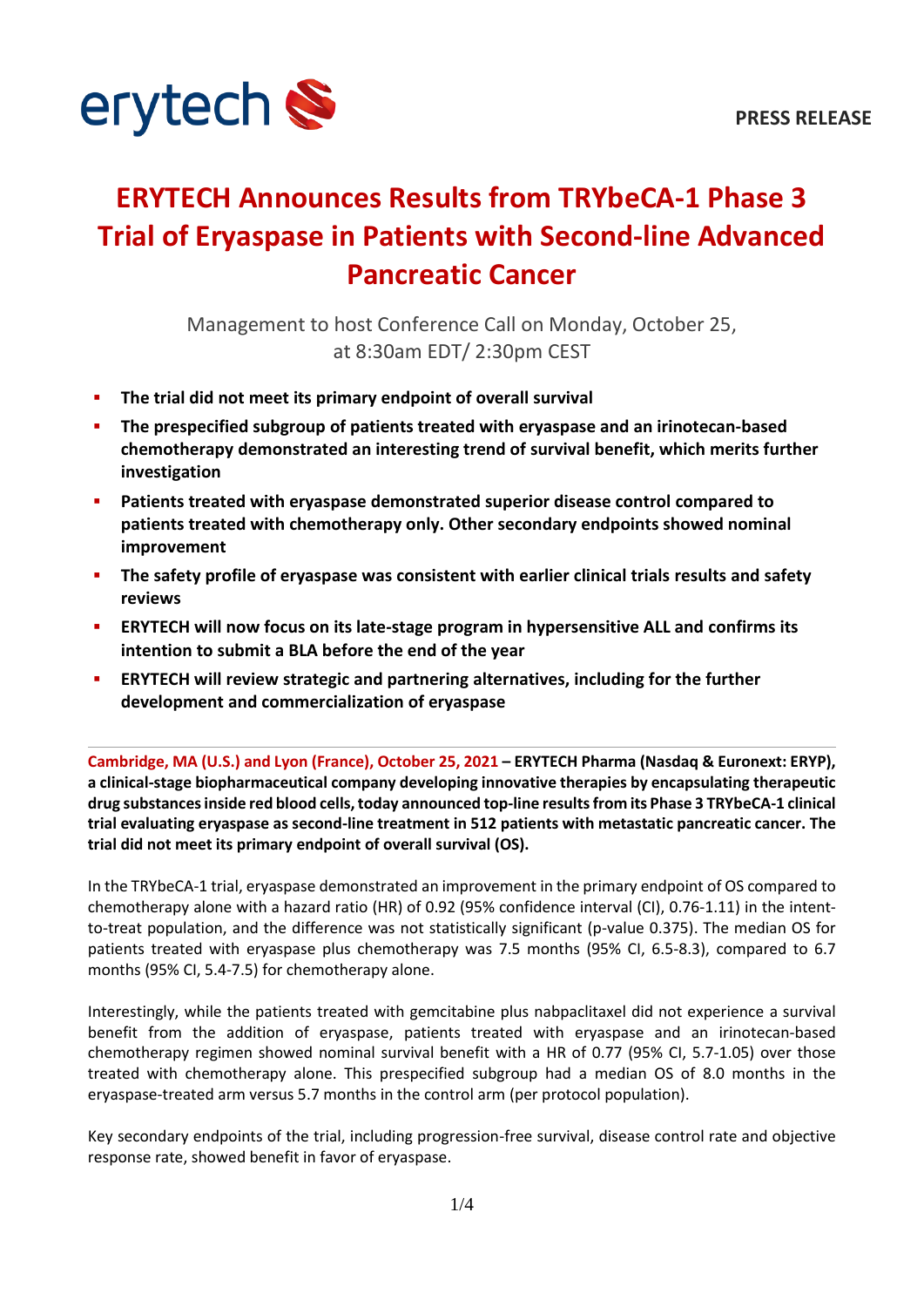The safety profile of eryaspase observed in the TRYbeCA-1 trial was consistent with earlier observations and previous safety reviews by the trial's independent data monitoring committee (IDMC).

Further analysis of the data will be performed, and full results will be presented at an upcoming medical conference.

ERYTECH will now focus on its late-stage program in acute lymphoblastic leukemia (ALL) and pursue a path to approval in hypersensitive ALL based on positive results of NOPHO-sponsored Phase 2 trial. The Company reiterates its intention to submit a BLA before the end of the year.

*"While the results are disappointing, we congratulate the company for a very well managed trial in this difficult disease. With a median survival of 7.5 months, ERYTECH has created a new reference standard for clinical evaluation in second line pancreatic cancer",***said Prof. Pascal Hammel, MD, PhD, gastroenterologistoncologist at Beaujon Hospital in Paris and co-principal investigator of the TRYbeCA-1 trial.**

*"I agree with Prof Hammel, and want to add that the results in the subgroup of fluoropyrimidine-based treatments are, with a median survival of 8 months, really remarkable and merit further investigation. Especially since this was also the better subgroup in the Phase 2b trial",* **said Prof. Manuel Hidalgo, M.D., Ph.D., Weill Cornell Medicine/NewYork-Presbyterian Hospital, and co-principal investigator of the study***.*

*"Pancreatic cancer is a very challenging, heterogeneous disease, and the results of the TRYbeCA-1 Phase 3 trial have now also encountered this significant hurdle."* **said Dr Iman El Hariry, Chief Medical Officer of ERYTECH***. "It is very disappointing that the clinical benefit eryaspase demonstrated in the Phase 2 trial was not confirmed; however, the study has addressed important questions in the management of pancreatic cancer patients. I want to thank the patients, their families and healthcare providers, our vendors, as well as our colleagues at ERYTECH, who overcame many obstacles, including the COVID-19 pandemic, to execute this important trial. Targeting the altered asparagine and glutamine metabolism of cancer cells, well established in ALL, remains an important field of development, also for the field of solid tumors. The ERYTECH team along with its clinical advisors will review the full data analyses including the secondary and exploratory endpoints and provide a more detailed update on additional subgroup analysis after these are completed".* 

*"These results are highly disappointing, not only for the ERYTECH team, but also for patients and healthcare providers as there continues to be a major unmet medical need in pancreatic cancer."* **added Gil Beyen, CEO of ERYTECH.** *"We continue to believe in the potential of cancer metabolism and our ERYCAPS*® *platform to treat aggressive forms of cancer, and will, while evaluating the potential to continue the development in pancreatic cancer, now continue to focus on seeking approval of eryaspase for ALL patients who developed hypersensitivity to pegylated asparaginase. This is also an important medical need and a potentially attractive market opportunity for eryaspase. We confirm our previously announced intention to submit a BLA for this indication by year-end 2021. We will evaluate our strategic and partnering options in the coming weeks and will provide updated guidance on our global corporate strategy later in the year."*

# **TRYbeCA-1 Top-line Results and Analysis Conference Call Details**

ERYTECH management will hold a conference call and webcast on **October 25, at 8:30am EDT** / **2:30 pm CEST** highlights the top-line results and plans for future approval and launch in 2022. Gil Beyen, CEO, Eric Soyer, CFO/COO, and Iman El-Hariry, CMO, will deliver a brief presentation, followed by a Q&A session.

- The audio call is accessible via the below registering link: <http://www.directeventreg.com/registration/event/2361482> (Conference ID : **2361482**). Once registered, participants will receive a unique access code and the call number details to join the teleconference.
- The webcast can be followed live online via the link[: https://edge.media-server.com/mmc/p/4cdxqddy](https://edge.media-server.com/mmc/p/4cdxqddy)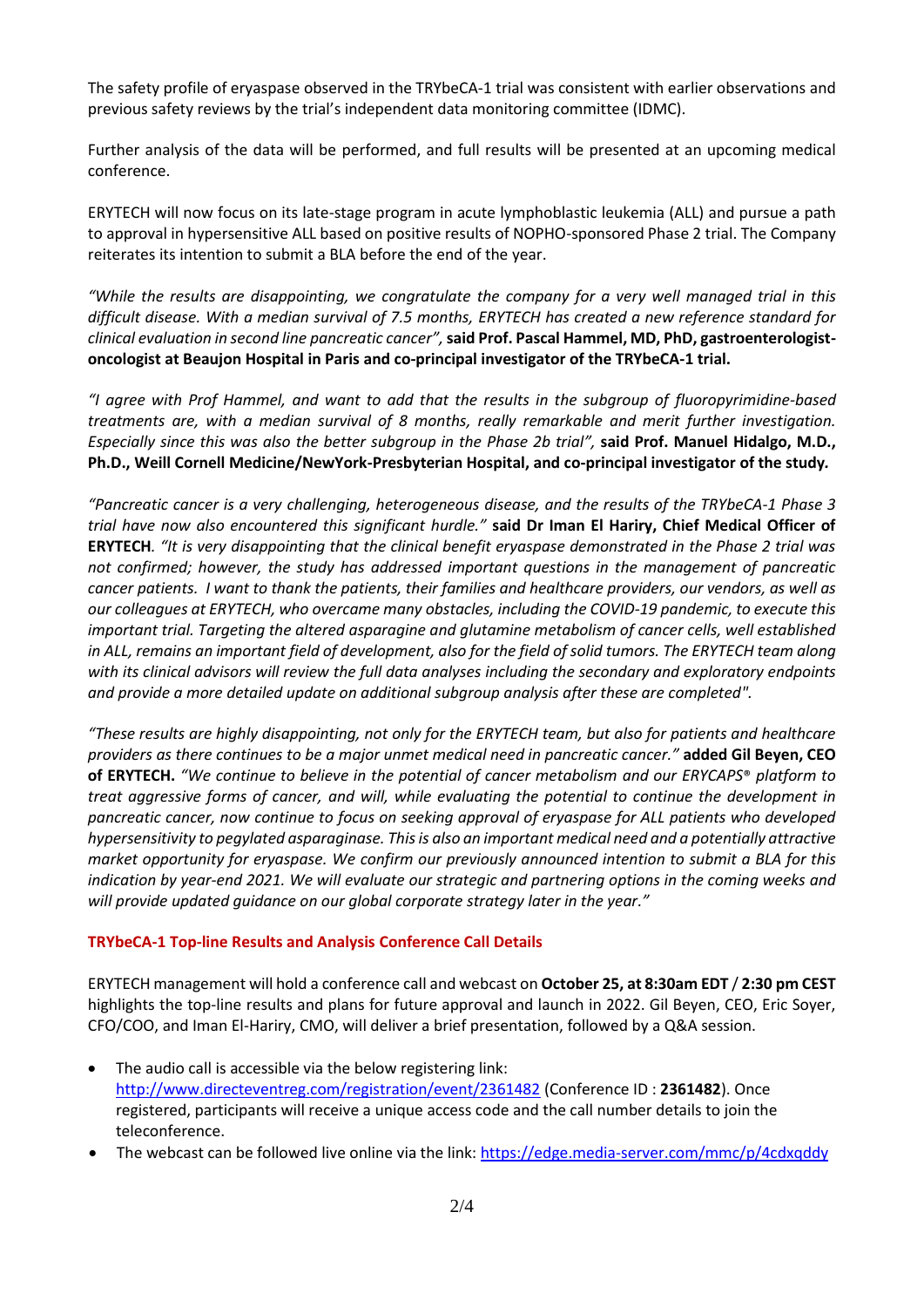An archive of the webcast will be available on ERYTECH's website, under the "Investors" section at investors.erytech.com

An archived replay of the audio call will be available for 7 days by dialing + 1 855 859 2056, Conference ID: 2361482#**.**

## **About ERYTECH and eryaspase**

ERYTECH is a clinical-stage biopharmaceutical company developing innovative red blood cell-based therapeutics for severe forms of cancer and orphan diseases. Leveraging its proprietary ERYCAPS® platform, which uses a novel technology to encapsulate drug substances inside red blood cells, ERYTECH is developing a pipeline of product candidates for patients with high unmet medical needs. ERYTECH's primary focus is on the development of product candidates that target the altered metabolism of cancer cells by depriving them of amino acids necessary for their growth and survival.

The Company's lead product candidate, eryaspase, which consists of L-asparaginase encapsulated inside donor-derived red blood cells, targets the cancer cells' altered asparagine and glutamine metabolism. The proof of concept of eryaspase as a cancer metabolism agent was established in different trials in acute lymphoblastic leukemia (ALL) and pancreatic cancer. An investigator sponsored Phase 2 trial (IST) evaluating the use of eryaspase in ALL patients who developed hypersensitivity reactions to pegylated asparaginase recently reported positive results, based on which the Company intends to request approval in the United States and potentially other territories. The Company is also pursuing a Phase 1 investigator-sponsored clinical trial in first-line pancreatic cancer.

Eryaspase received Fast Track designation from the U.S. Food and Drug Administration (FDA) for this indication, and eryaspase benefits from orphan drug status for the treatment of ALL both in the United States and in Europe.

ERYTECH produces its product candidates for treatment of patients in Europe at its GMP-approved manufacturing site in Lyon, France, and for patients in the United States at its GMP manufacturing site in Princeton, New Jersey, USA. Eryaspase is not an approved medicine.

*ERYTECH is listed on the Nasdaq Global Select Market in the United States (ticker: ERYP) and on the Euronext regulated market in Paris (ISIN code: FR0011471135, ticker: ERYP). ERYTECH is part of the CAC Healthcare, CAC Pharma & Bio, CAC Mid & Small, CAC All Tradable, EnterNext PEA-PME 150 and Next Biotech indexes.*

*For more information, please visit [www.erytech.com](http://www.erytech.com/)*

### **CONTACTS**

**ERYTECH Eric Soyer** CFO & COO **LifeSci Advisors, LLC Corey Davis, Ph.D.** Investor relations

+33 4 78 74 44 38 [investors@erytech.com](mailto:investors@erytech.com) +1 (212) 915 - 2577 [cdavis@lifesciadvisors.com](mailto:cdavis@lifesciadvisors.com) **NewCap Mathilde Bohin / Louis-Victor Delouvrier** Investor relations **Nicolas Merigeau** Media relations

+33 1 44 71 94 94 [erytech@newcap.eu](mailto:erytech@newcap.eu)





European Rising Tech